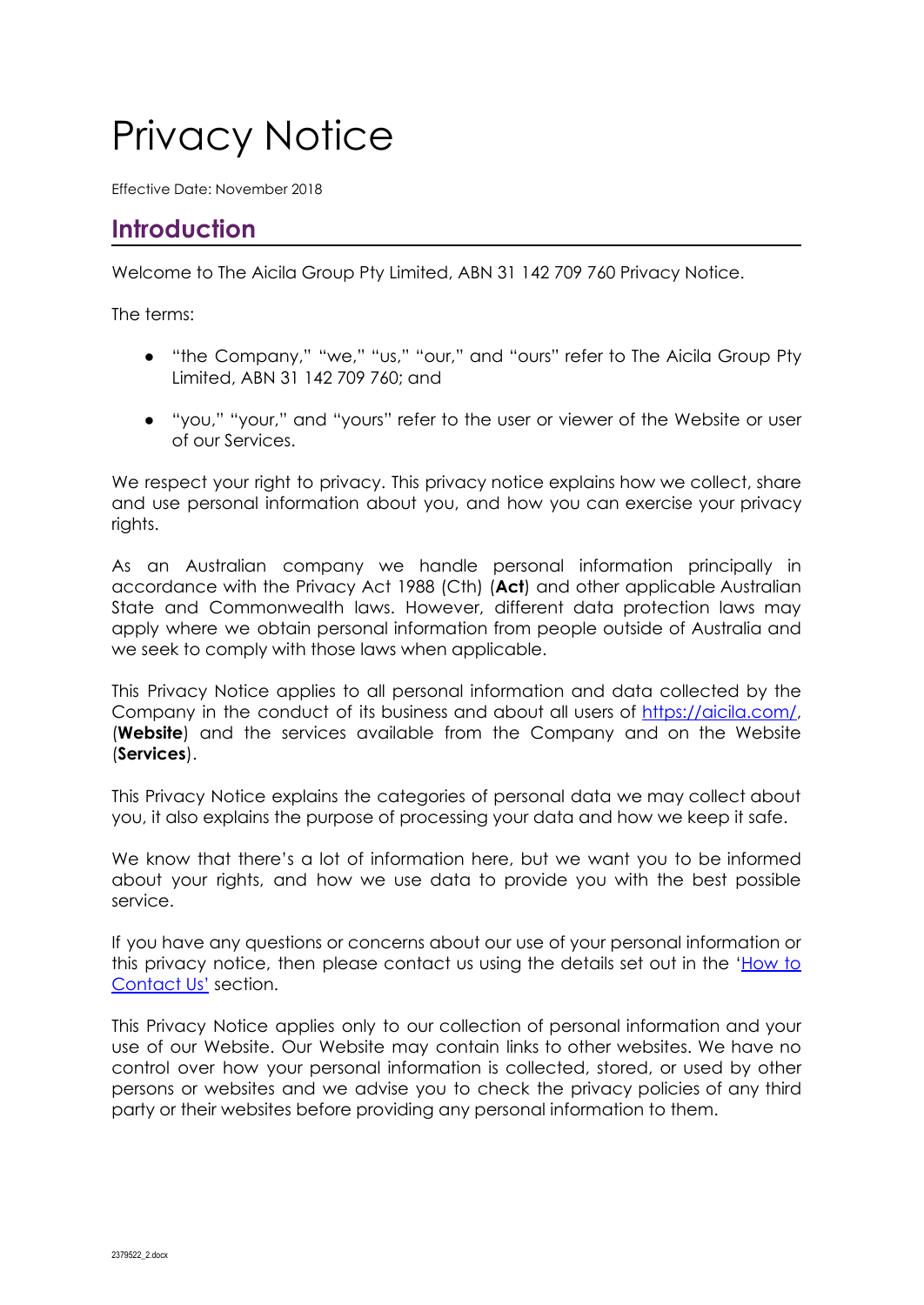# **Information we may collect and hold**

### **Personal information**

The Company operates globally having clients and candidates in many parts of the world and understands that laws on data protection may be different in different countries, however, we have set out below a number of different reasons for which we may collect and process your personal information and data.

Personal information and data is only used and processed to the extent necessary to achieve the purpose for which it was intended.

The personal information we may collect depends on how you use our Services as well as the type of relationship we have with you and may include:

- name and date of birth:
- qender;
- address (for correspondence and address for legal service and may include your home address);
- contact details, such as email address, fax and telephone numbers;
- nationality;
- financial information such as bank account, credit card details;
- occupation, qualifications, work records and experience, professional memberships, referee reports, employment history and academic record;
- passport details and visas;
- citizenship or immigration status; and
- Tax File Numbers.

### **Sensitive information**

We do not collect information that is sensitive personal information (a particular type of personal information under the Act), unless it is relevant to our functions and activities. Sensitive personal information includes information about a person's race, ethnic origin, political opinions, health, religious or philosophical beliefs and criminal history. If we request sensitive personal information we are subject to strict requirements in relation to it including to only collect and use sensitive information with consent and for the purposes for which it was collected or otherwise in accordance with applicable law, such as the Act.

### **Third Party Personal Information**

You might also need to provide us information about other persons (e.g. a referee). If so, you represent that, if at any time you supply us with their personal information, you are authorised to do so and you agree to inform that person who we are, that we will use and disclose their personal information as set out in this policy, and that they can gain access to their personal information.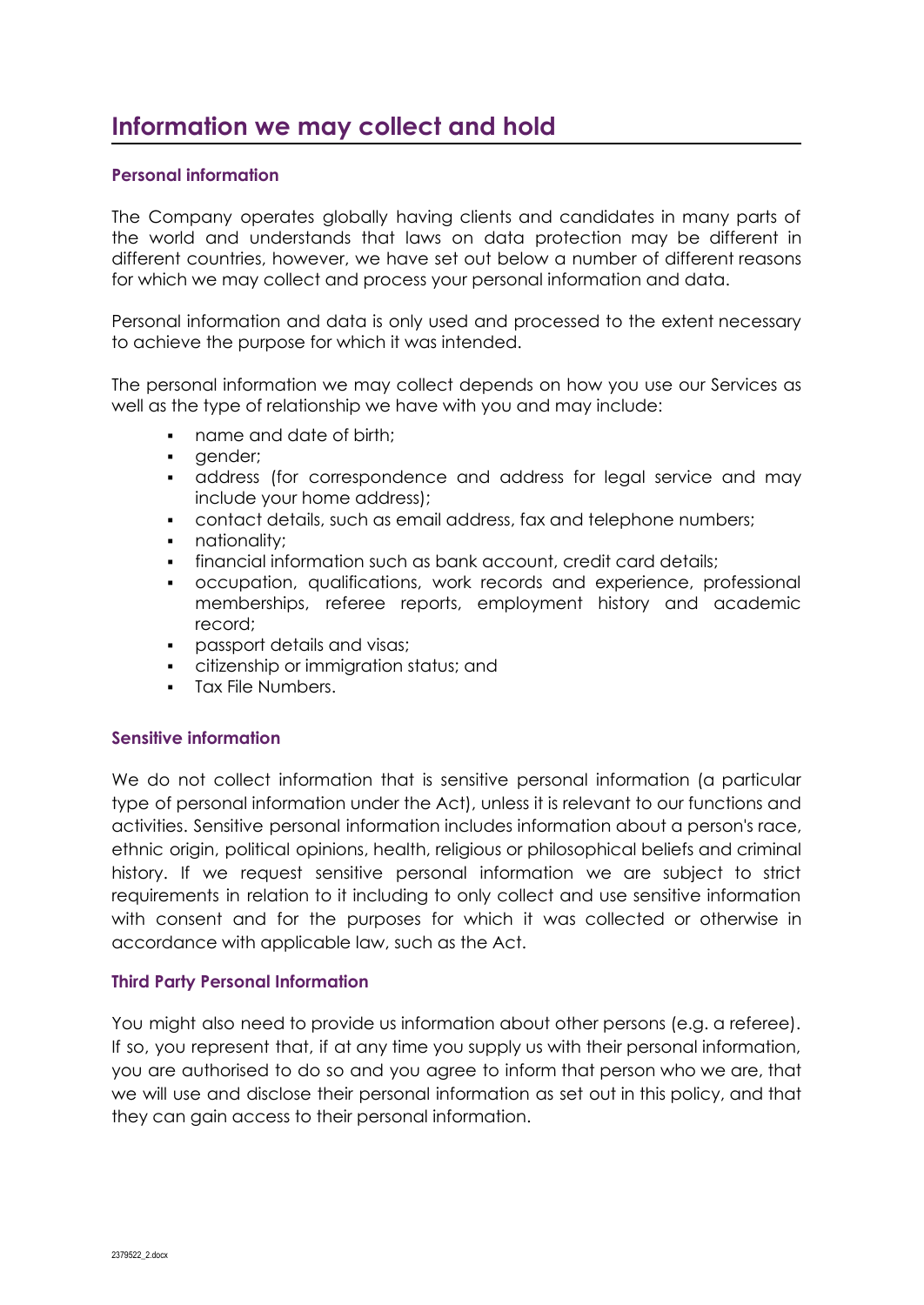You further acknowledge and agree we may send that person a notice we have collected and hold that person's personal information.

# **What are our personal information handling practices?**

### **How is personal information collected?**

We collect personal information via:

- forms;
- our website including through online portals, noticeboards, email enquiries and postings;
- other electronic and paper correspondence;
- telephone;
- face to face meetings; and
- our social media channels and accounts.

### **Collection of personal information from you**

Where possible, we will collect your personal information directly from you, your authorised representative or third parties you have authorised us to contact such as a referee or previous employer.

There may be instances where we receive your personal information from third parties such as:

- contracted service providers, who have collected your information on our behalf; or
- member organisations or social media operators who you have authorised to share your personal information with other third parties such as us.

If we receive your personal information from another party we will contact you, if we have sufficient information to do so and it is reasonable in the circumstances. Some exceptions to advising you may arise where:

- you have provided consent or reasonably expect the collection to occur;
- the collection is required or authorised by or under law;
- the collection is for the purposes of an investigation or personnel issues; or
- **•** the collection is for the purposes of litigation or legal advice.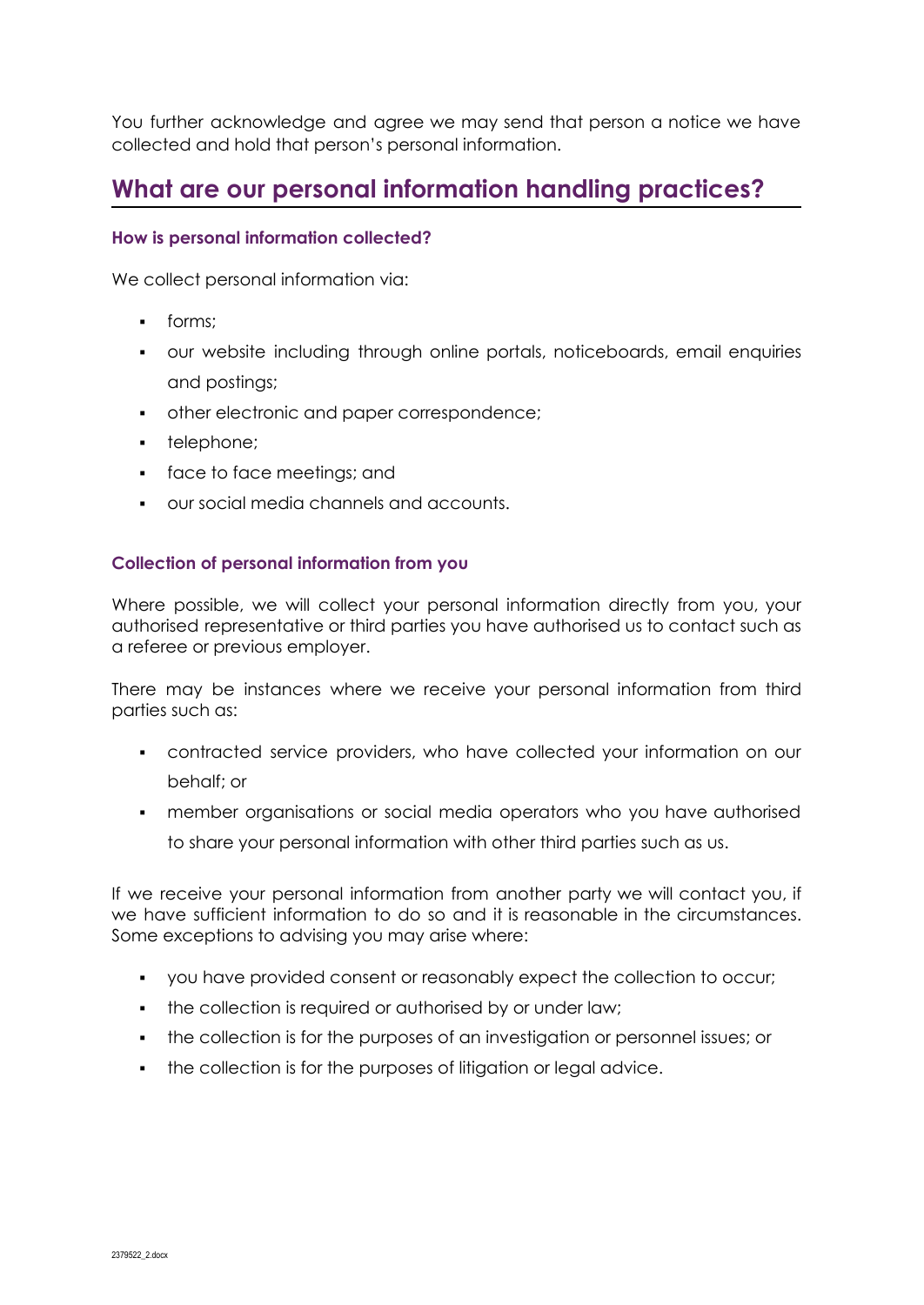# **What are the purposes for collecting, holding, using and disclosing personal information?**

We collect personal information in order to perform our functions, undertake our activities and provide the Services to you and for related secondary purposes.

Examples of how we may use personal information include:

- employment placement operations and recruitment;
- client and business relationship management;
- complying with legislative and regulatory requirements;
- performing administrative functions, including accounting, risk management, record keeping, archiving, systems development, credit scoring and staff training;
- managing our rights and obligations in relation to external payment systems;
- conducting market or customer satisfaction research;
- developing, establishing and administering alliances and other arrangements with other organisations in relation to the promotion, administration and use of our respective products and services;
- developing and identifying products and services that may interest you; or
- providing you with information about other products and services but only where this is permitted and whilst you are registered with us.

If we request personal information and you choose not to or you cannot provide us with that information, we may be unable to provide you with the relevant Services you have requested or need.

# **Direct Marketing**

From time to time we will use the personal information we collect from you to inform you of products and services that we consider may be of interest to you.

If you elect to follow or link-in with any affiliated official The Aicila Group web pages or opt to follow or link-in with any employee of The Aicila Group on LinkedIn, Twitter, Facebook or other social media or networking platform, The Aicila Group will infer you are open to receiving direct marketing through these mediums.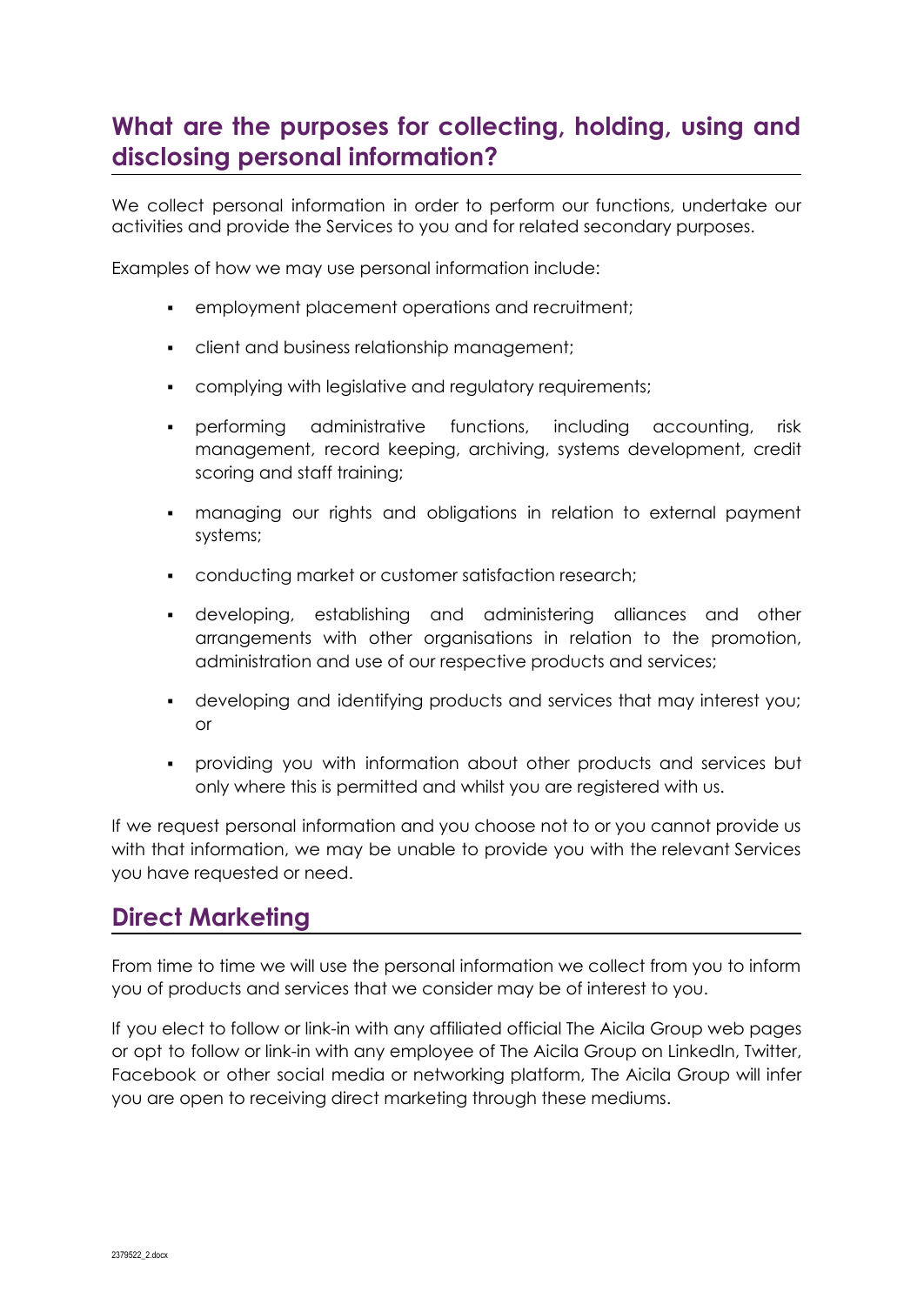If you do not wish to receive direct marketing information you can tell us at any time by contacting us using the details set out in the 'How to Contact Us' section or using the unsubscribe function in the relevant electronic communication.

In addition to meeting privacy obligations we endeavour to comply with relevant anti-spam laws which may apply if we market directly to you.

### **Disclosure**

We can, and usually will, disclose personal information where:

- you have consented to the disclosure;
- you would reasonably expect that your information will be disclosed; or
- the disclosure is authorised or required by or under law, including circumstances where we are under a contractual or lawful duty of care to disclose information.

However, we don't sell or rent your personal information or data to any third parties for any purpose. The only uses of your personal information or data are those highlighted in this policy. Users are the only owner of their personal information or data and can request modification or deletion at any time.

### **Third Party Service Providers**

We need to share your personal information and data with third parties in order to meet legal and regulatory obligations and provide our Services and fulfil our contractual promises to you. Whenever personal information or data is provided to these parties it remains our property and is only used for the specific purpose for which it is supplied or a purpose related to that specific purpose as permitted under the Act or applicable law.

Examples of third parties to whom we may disclose personal information you provide include:

- I.T. contractors and database designers and service internet service suppliers;
- credit reporting agencies and financial institutions;
- background checking and screening agents;
- our agents, suppliers, contractors and external advisers whom we engage from time to time to carry out, or advise on, our functions and activities;
- **•** regulatory bodies, government agencies, law enforcement bodies and courts;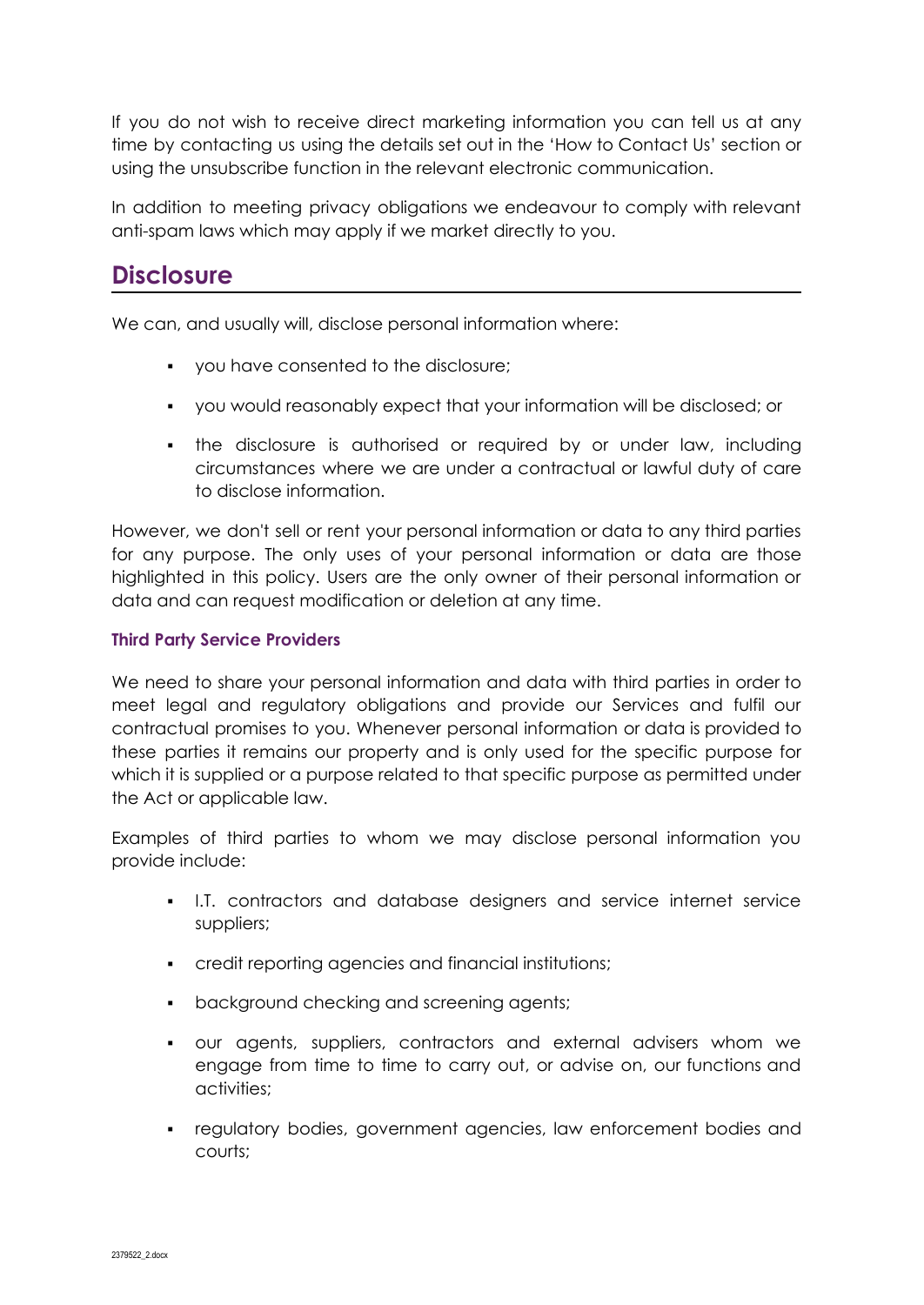- other organisations with whom we have alliances or arrangements for the purpose of promoting our respective products and services, and any agents used by us and our business partners in administering such an arrangement or alliance;
- **•** travel service providers;
- external payment systems operators;
- any person to the extent necessary, in our view, in order to carry out any instruction you give to us;
- our related bodies corporate for the marketing of their products and services;
- your agents and contractors, including your legal adviser and your financial adviser;
- your executor, administrator, trustee, guardian or attorney; or
- your referees.

### **Overseas Disclosure**

We have operations in many different geographic regions and our head office is in Australia, therefore, in some cases we may need to disclose your information to recipients or organisations based outside of Australia in order to provide Services to you, including recipients in the following countries/regions:

- Asia Pacific, India and Indian Sub-Continent, Africa, Europe, Middle East, and USA; and
- any other country as disclosed from time to time.

Wherever possible, we deal with such third parties who are bound by the provisions of the Act and Australian Privacy Principles (**APP**). If this is not possible we will make every reasonable effort to verify that they would otherwise comply with the APP's or we reasonably believe they are subject to laws or contractual obligations which effectively uphold the principles for the handling of personal information that are substantially similar to the APP's.

It is not practicable to list all countries we may disclose this information to, however, if you would like further information on this, please [contact](https://aicila.com/contact-aicila/) us.

# **GDPR**

Where any personal information we handle is subject to the General Data Protection Regulation (GDPR) (EU) 2016/679 (**GDPR**) we handle that information in accordance with the GDPR to the extent required.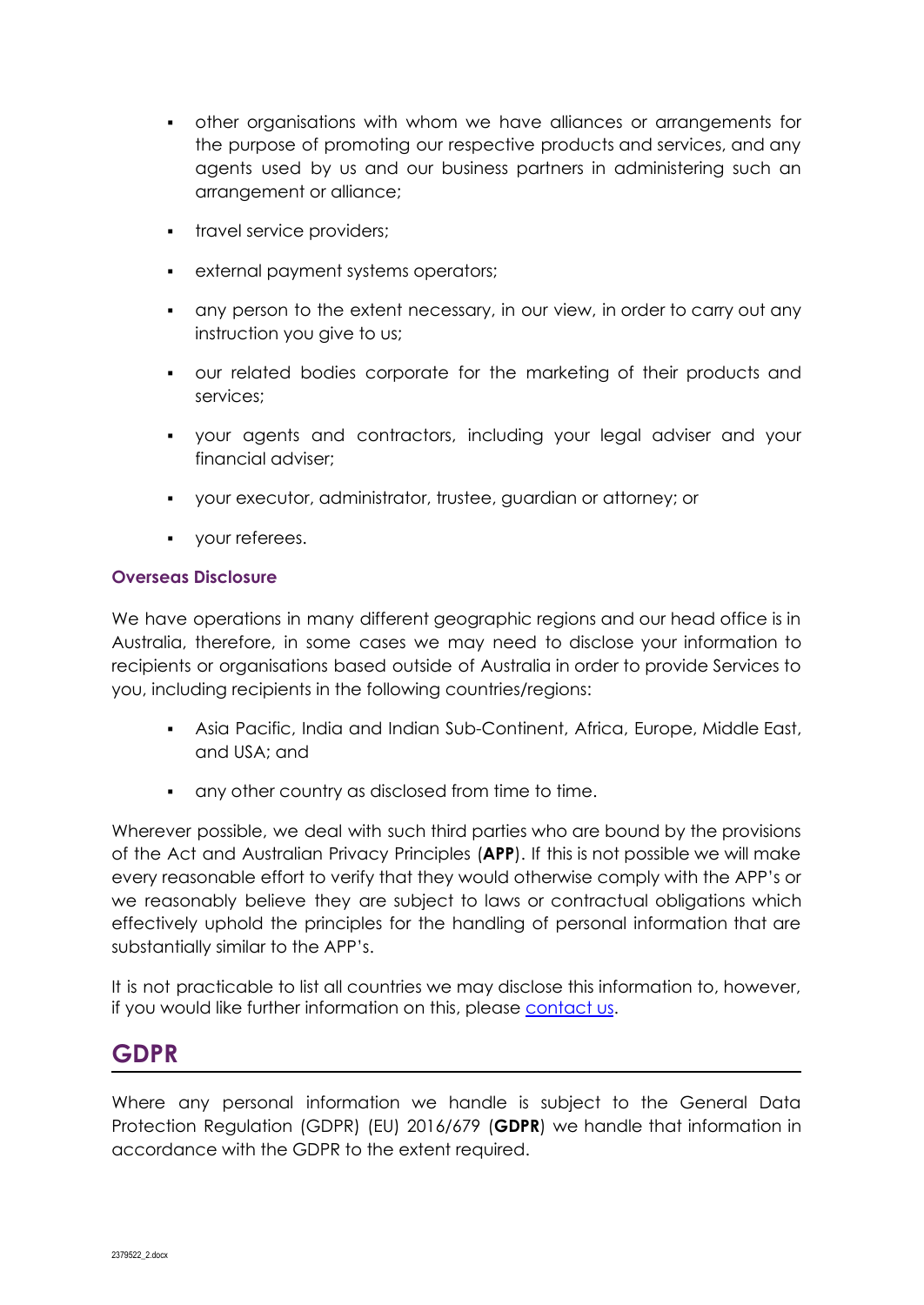In addition to the rights to access, review and correct your personal information set out elsewhere in this Privacy Notice, if you live in the EU, EEA or the UK you have the right to:

- request a copy of data you supplied to us, in a machine readable format or for the transfer of this data to another company;
- **•** request the restriction of processing of your personal data;
- object to us processing your personal data; and
- request the erasure of your personal data, (right to be forgotten).

For any privacy issues relating to Europe and the UK, please contact:

### **Alicia Keenan at akeenan@aicila.com**

providing as much information as possible about your issue.

### **Europe (inclusive of the UK and non-EU Member States) Complaints**

If the GDPR applies to you and you feel we have not handled your data correctly, or you are unhappy with our response to any requests regarding the use of your personal data, you have the right to lodge a complaint with the Information Commissioner's Office, (**ICO**), in the UK, or your National Supervisory Authority or data regulator.

We have nominated the ICO as our Supervisory Authority for Europe.

You can contact the ICO by calling +44 303 123 1113 or go online to [www.ico.org.uk](http://www.ico.org.uk)

# **Storage, data security and retention**

Collected personal information is held securely in our electronic and paper recordkeeping systems.

We have controls in place to protect against interference with personal information by way of unauthorised access, misuse, loss, modification, or disclosure including in the following ways:

- access to information collected from individuals is limited to authorised persons with a need-to know;
- our internal network, electronic records management system, and databases are protected using firewall, intrusion detection and prevention, antivirus, user authentication complexity and other IT security technologies and protocols;
- web transactions are conducted in accordance with PCI DSS standards;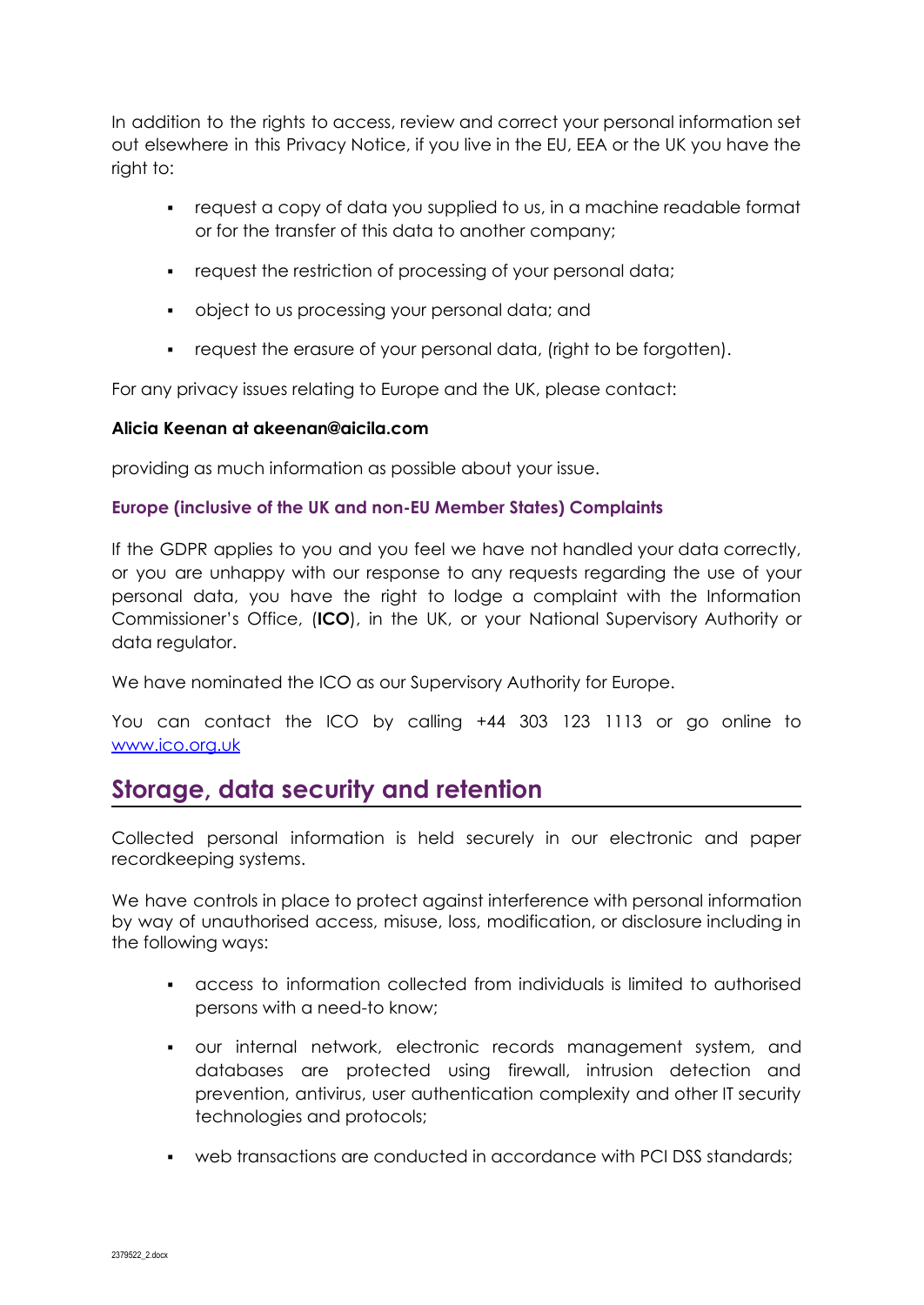- our web services are vulnerability tested against intrusion;
- our premises are under 24-hour surveillance and access is via security passes only with all access (and attempted access) logged electronically;
- we regularly conduct system audits and staff training to ensure we adhere to our established protective and IT security compliance and best practices; and
- aftercare measures are taken to support the removal of access to personal information when no longer required.

We take reasonable steps to destroy or permanently de-identify personal information when it is no longer required for any purpose for which it may be used or disclosed. However it is not always practicable to destroy or de-identify electronic data. Where it is not reasonable to destroy or permanently de-identify personal information in electronic form, we will take reasonable steps to prevent inadvertent access to it.

### **Remaining anonymous or using a pseudonym**

You have the right to contact us anonymously or using a pseudonym unless there is a legal requirement that prevents this.

Where you wish to make an enquiry or give us feedback, you may have the option of not identifying yourself. For example, you may sign up for our news services using a pseudonymous email address.

You should be aware, however, that there may be instances where we cannot respond to you or properly investigate a complaint if you do not provide contact details or sufficient information.

# **Privacy Notice Updates**

This policy may be updated from time to time including when the OAIC guidance material is revised or legislative amendments are made to the Act or other applicable laws.

An updates will be posted on this website at [www.aicila.com](https://docs.google.com/viewer?url=https%3A%2F%2Faicila.com%2Fwp-content%2Fuploads%2F2019%2F01%2FAicila-Privacy-Notice-26-10-18.pdf) and we encourage you to review our privacy notice from time to time when using our Services or visiting our Website.

### **Copy of this policy**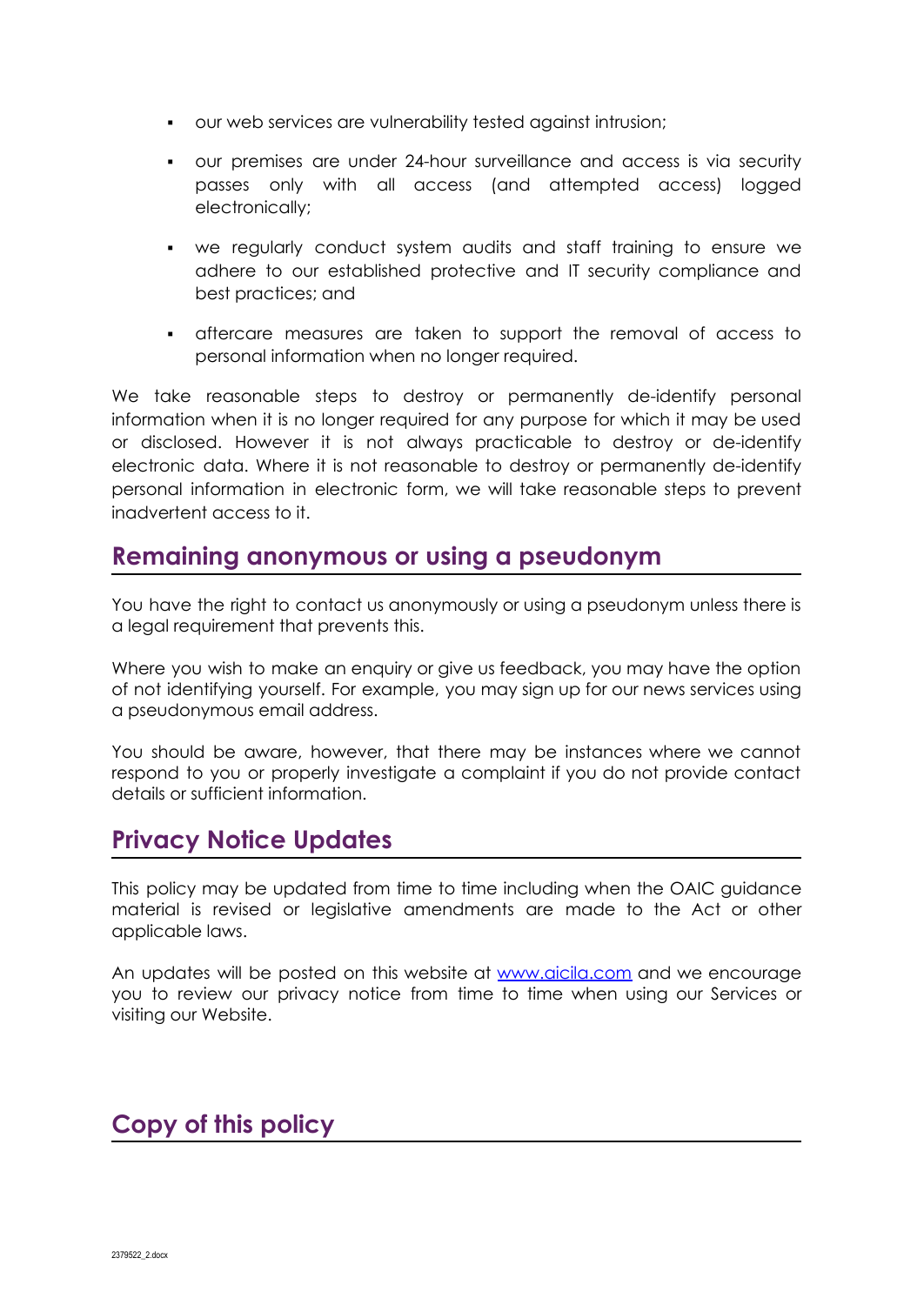If you wish to access this policy in hard copy it can be downloaded and printed from the Website or if you require an alternative format please contact us.

We will provide the policy to you at no cost, together with hard copies or any documents referred to in this policy and maintained by us.

# **Access to and correction of personal information**

#### **How you may access and correct personal information we hold about you**

You may request access to personal information we hold about you. We will provide you with access as requested, if it is reasonable and practicable to do so. There may be a moderate charge for us to provide access and there may be instances where we refuse your request such as:

- providing access would pose a serious and imminent threat to the life or health of any individual;
- providing access would have unreasonable impact on the privacy of other individuals;
- the request for access is frivolous or vexatious;
- the information sought relates to existing or anticipated legal proceedings between you and us and that information would not be accessible by the process of discovery in those proceedings;
- providing access would be unlawful;
- denying access is required or authorised by or under law; or
- providing access would be likely to prejudice an investigation of possible unlawful activity.

If we deny your request for access, we will, where permitted by law, provide you with reasons for that denial.

You may request corrections to any of your personal information that we hold to ensure the information is accurate, up to date, complete, relevant and not misleading.

### **Verifying Identity**

We must be satisfied that you are seeking access to or correction of your own personal information. We may ask you to provide verification of your identity. This process is free of charge.

#### **How to request access or correction**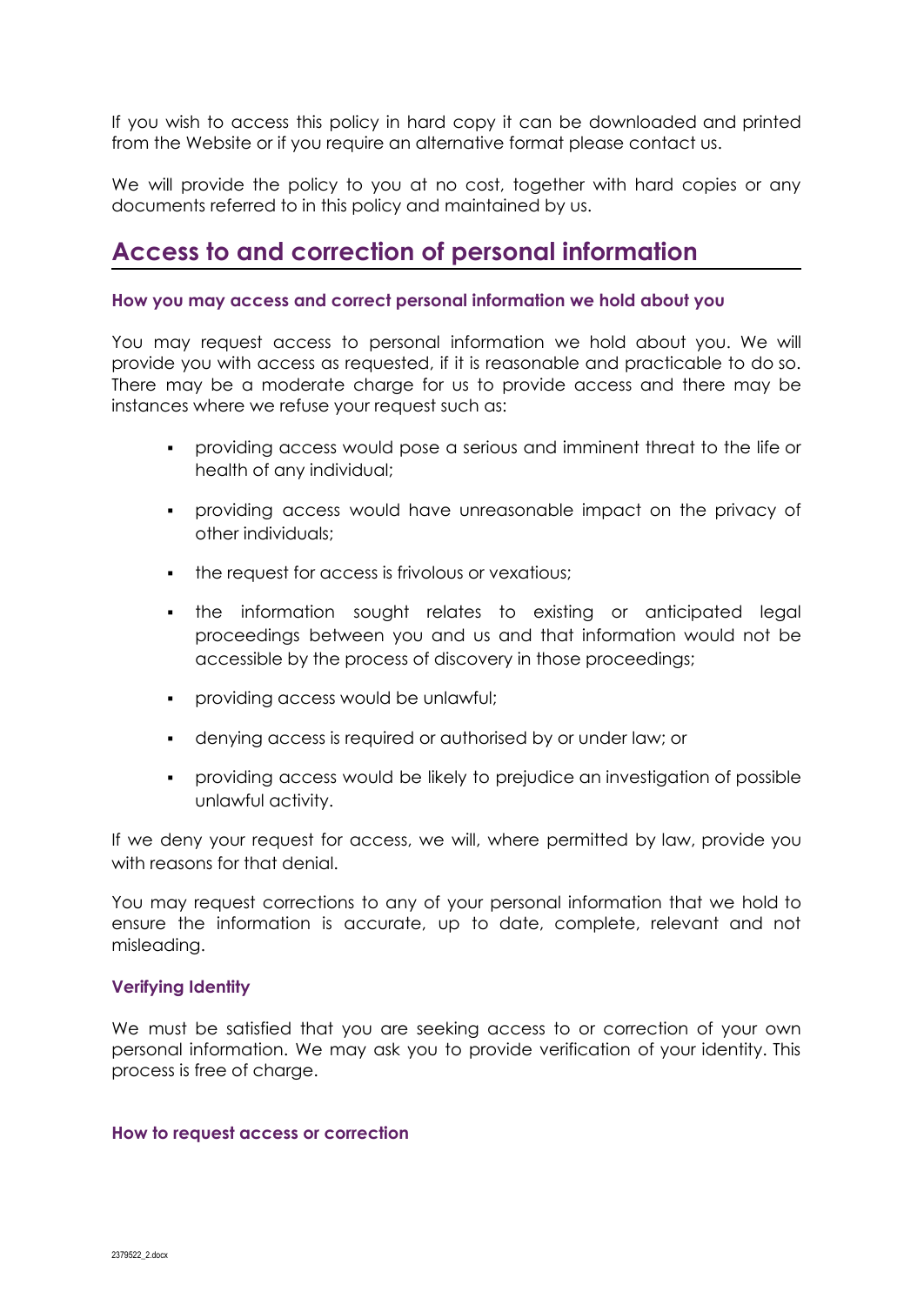If you wish to access or correct personal information we hold about you please contact us. Details of how to contact us are in the 'How to [Contact](https://aicila.com/contact-aicila/) Us' section.

# **Complaints about privacy**

If you wish to inquire or make a complaint about the way we have handled your personal information, you may contact us are in the 'How to [Contact](https://aicila.com/contact-aicila/) Us' section.

We are committed to quick and fair resolution of customer complaints and will ensure any privacy complaint is taken seriously. You will be treated professionally and respectfully at all times.

### **Complaints to the Office of the Australian Information Commissioner**

If you are dissatisfied with the way we handle a privacy complaint, you may contact the Office of the Australian Information Commissioner (OAIC):

- Email: privacy@privacy.gov.au
- Phone: 1300 363 992
- Write to: Office of the Australian Information Commissioner

GPO Box 5218 Sydney NSW 2001

You may also make a complaint directly to the Information Commissioner, however, the Commissioner may recommend you try to resolve the complaint with us first.

### **How to Contact Us**

Contact us if you want to:

- obtain access to your personal information held by us;
- request correction of your personal information held by us;
- **make an enquiry or complaint about our compliance with the APPs; or**
- ask any questions about our Privacy Notice.

Email: privacy@aicila.com Phone +61 416 890 346 International callers +61 416 890 346 Write to: Privacy Officer

The Aicila Group Pty ltd

PO Box 796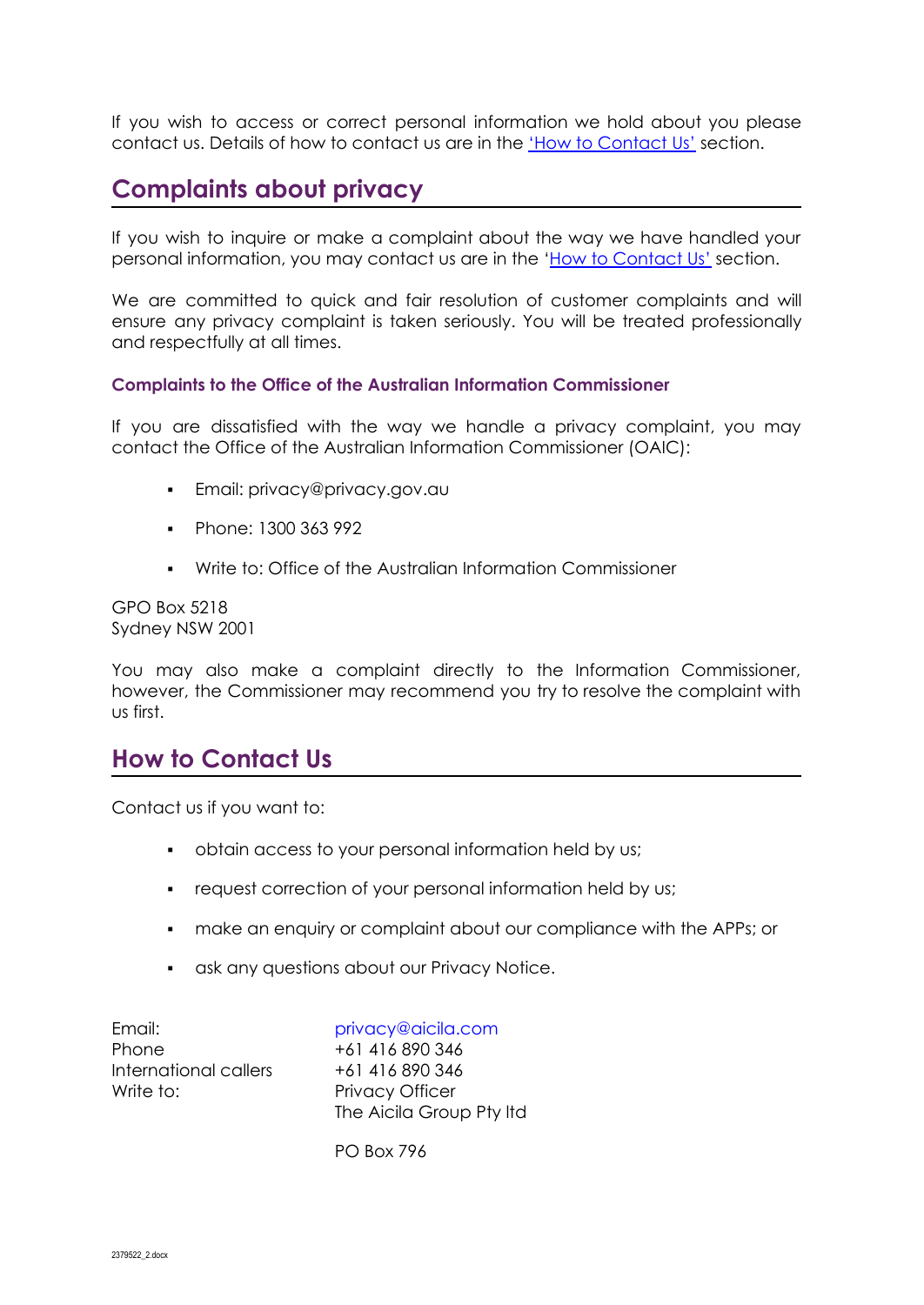### **What we will do**

We will acknowledge your requests or enquiries within 5 business days.

Provided you have given us your contact details we will endeavour to provide you with a written response within 30 calendar days after receiving your request by:

- providing access to documents;
- advising you of our decision to refuse access to or correction of documents; or
- advising you of any difficulties we have encountered in actioning your request, in which case we will provide you with an expected timeframe for finalising your request.

# **Electronic Data Collection**

This section explains in more detail how we collect information from our Website and the technologies used in the course of electronic transactions and communications with us.

It is important that you understand that there are risks associated with use of the internet and you should take all appropriate steps to protect your personal information.

### **Browsing**

When an individual looks at our Website, our internet service provider, Google Mail, makes a record of the visit and logs (in server logs) the following information for statistical purposes:

- **•** the individual's server address
- the individual's top level domain name (for example .com, .gov, .org, .au, etc)
- the pages the individual accessed and documents downloaded
- the previous site the individual visited and
- the type of browser being used.

We do not identify users or their browsing activities except, in the event of an investigation, where a law enforcement agency may exercise a warrant to inspect the internet service provider's server logs.

### **Cookies**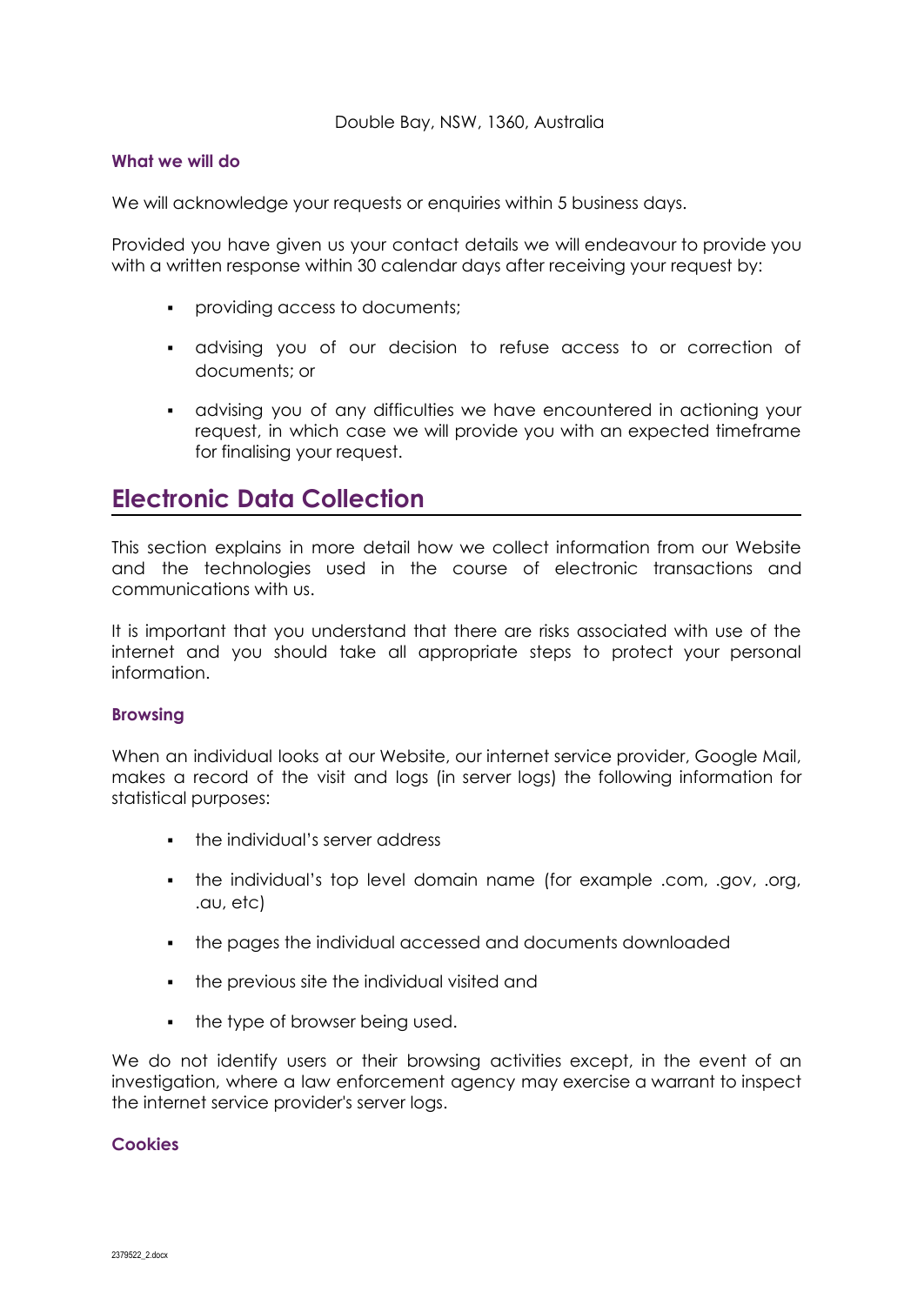Our Website uses cookies to monitor usage of the website, to enable purchases, and to create a personal record of when you visit our Website and what pages you view.

By themselves Cookies do not identify you personally, but they may link back to a database record about you. If you register on our site we will then link your Cookie back to your personal information details.

Cookies are necessary to enable data analysis on our Website, but if you do not wish us to retain any information about your visit to our site you could delete the Cookies on your browser and change the settings on your web browser program.

### **How to provide or withdraw consent to the installation of Cookies**

In addition to what is specified in this document, you can manage preferences for Cookies directly from within their own browser and prevent – for example – third parties from installing Cookies.

Through browser preferences, it is also possible to delete Cookies installed in the past, including the Cookies that may have saved the initial consent for the installation of Cookies by this website.

You can, for example, find information about how to manage Cookies in the most commonly used browsers at the following addresses: Google [Chrome,](https://support.google.com/chrome/answer/95647?hl=en&p=cpn_cookies) [Mozilla](https://support.mozilla.org/en-US/kb/enable-and-disable-cookies-website-preferences) [Firefox,](https://support.mozilla.org/en-US/kb/enable-and-disable-cookies-website-preferences) [Apple](https://support.apple.com/kb/PH21411) Safari and [Microsoft](http://windows.microsoft.com/en-us/windows-vista/block-or-allow-cookies) Internet Explorer.

With regard to Cookies installed by third parties, you can manage your preferences and withdraw your consent by clicking the related opt-out link (if provided), by using the means provided in the third party's privacy policy, or by contacting the third party.

Notwithstanding the above, we advise you may follow the instructions provided on the subsequently linked initiatives by the **[EDAA](http://www.youronlinechoices.eu/)** (EU), the Network [Advertising](https://www.networkadvertising.org/understanding-digital-advertising) [Initiative](https://www.networkadvertising.org/understanding-digital-advertising) (US) and the Digital [Advertising](https://www.aboutads.info/consumers/) Alliance (US), [DAAC](https://youradchoices.ca/understanding-online-advertising/) (Canada), [DDAI](http://www.ddai.info/optout) (Japan) or other similar services. Such initiatives allow you to select your tracking preferences for most advertising tools.

We recommend you make use of these resources in addition to the information provided in this document.

#### **Web Bugs**

If we use web bugs we will display a clearly visible icon on the page. The icon will include the name of the company collecting information and will be labelled as a tracking device.

The Web bug will be linked to a page disclosing what data is collected, how it is used, and which companies receive the data.

Web visitors will be able to opt out of data collection by Web bugs. Web bugs will not be used to collect sensitive information.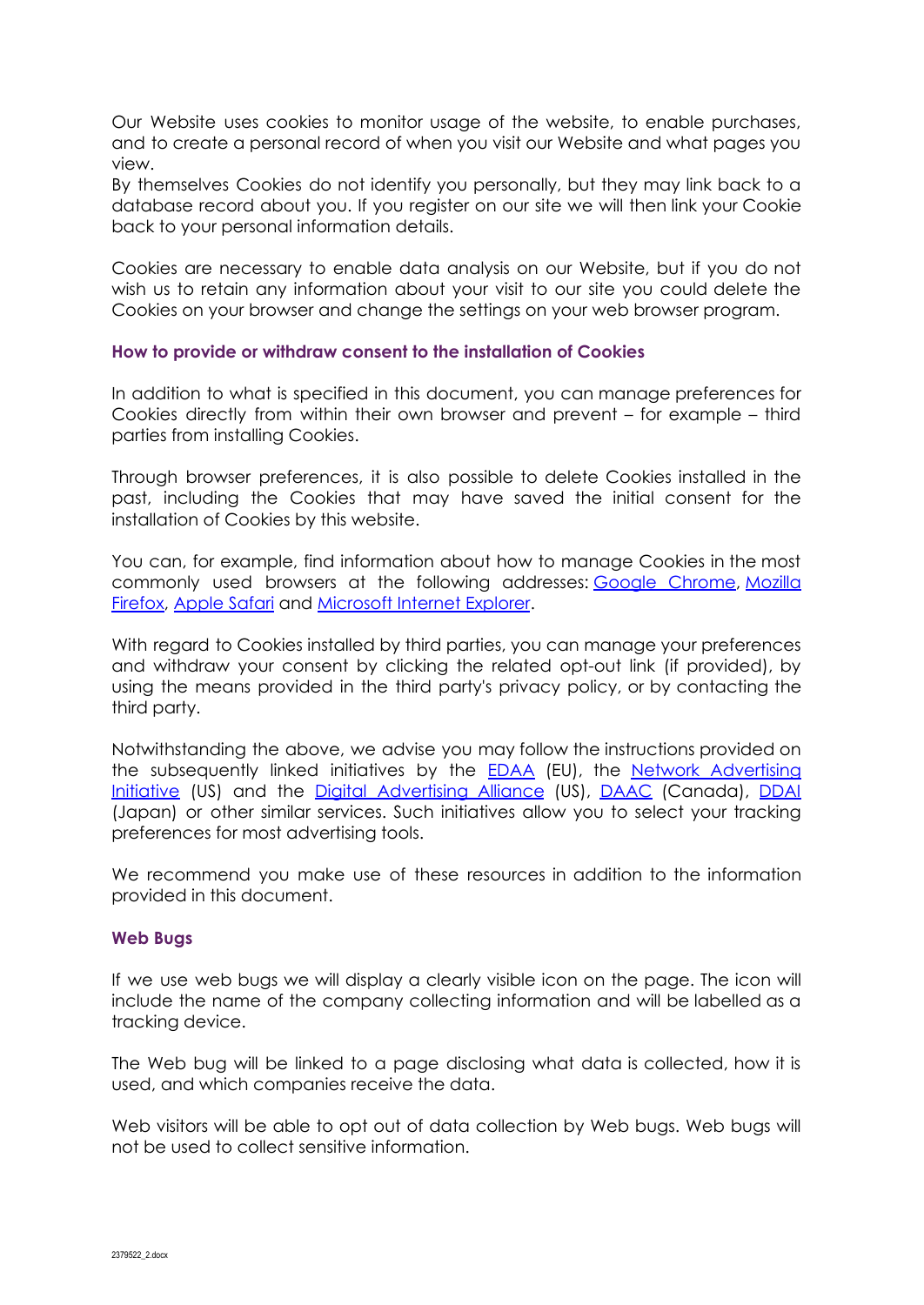#### **Social Networks and Web Searches**

In order to assess your suitability for positions and to assist you to find work, we will need to collect, use and disclose personal information about you.

It has become common practice in some places for employment service providers to conduct background checking via social network media sites frequented by candidates.

We will not conduct background checking via social network media sites other than those that you identify and authorise us to check. However we do conduct internet searches using search engines and entering your name and relevant identifying details.

#### **Emails**

Our technology systems log emails received and sent and may include voting, and read and receipt notifications to enable tracking.

When your email address is received by us because you send us a message, the email address will only be used or disclosed for the purpose for which you have provided it and it will not be added to a mailing list or used or disclosed for any other purpose without your consent other than as may be permitted or required by law.

#### **Call and message logs**

Our telephone technology (systems and mobile phones) logs telephone calls and messages received and sent and enables call number display.

When your call number is received by us because you phone us or send us a message, the number will only be used or disclosed for the purpose for which you have provided it and it will not be added to a phone list or used or disclosed for any other purpose without your consent other than as may be permitted or required by law.

#### **Teleconferences and Video Conferences**

Teleconferences and video conferences may be recorded with your consent. In cases where it is proposed that they be recorded, we will tell you first the purpose for which they are to be used and retained.

#### **Database**

We use recruiting software and databases to log and record recruitment operations.

#### **Additional Information**

Additional information on technologies impacting on privacy can be found at: